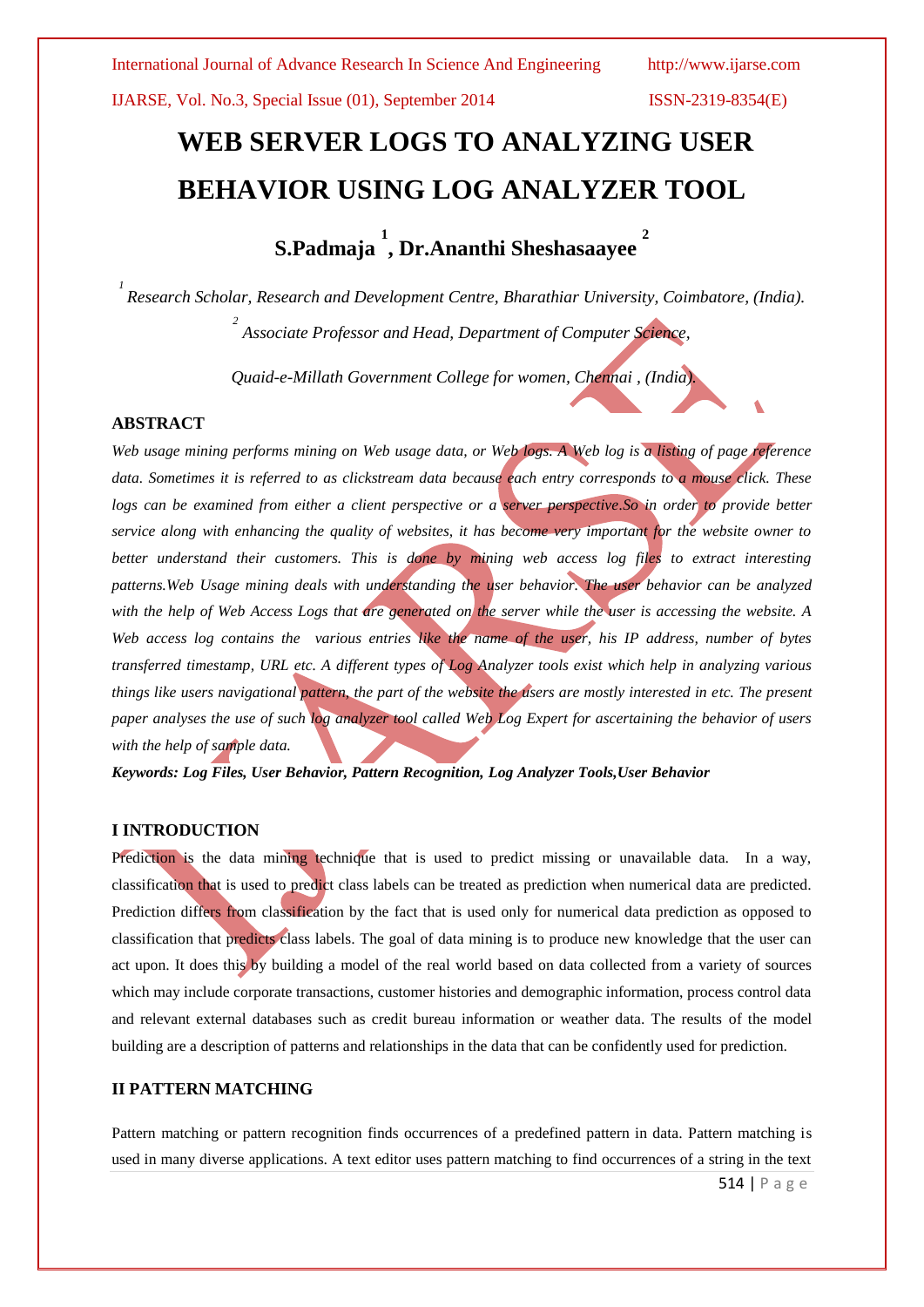being edited. Information retrieval and Web search engines may use pattern matching to find documents containing a predefined pattern (perhaps a keyword). Time series analysis examines the patterns of behaviour in data obtained from two different time series to determine similarity. Pattern matching can be viewed as a type of classification where the predefined patterns are the classes under consideration. The data are then placed in the correct class based on a similarity between the data and the classes.

# **III CONTENTS OF A WEB LOG FILE**

A file produced by a Web server to record activities on the Web server. It usually has the following features:

- The log file is text file. Its records are identical in format.
- Each record in the log file represents a single HTTP request.
- A log file record contains important information about a request: the client side host name or IP address, the date and time of the request, the requested file name, the HTTP response status and size, the referring URL, and the browser information.
- A browser may fire multiple HTTP requests to Web server to display a single Web page. This is because a Web page not only needs the main HTML document; it may also need additional files, like images and JavaScript files. The main HTML document and additional files all require HTTP requests.
- Each Web server has its own log file format.
- If your Web site is hosted by an ISP (Internet Service Provider), they may not keep the log files for you, because log files can be very huge if the site is very busy. Instead, they only give you statistics reports generated from the logs files.

Nearly all of the major Web servers use a common format for their log files. These log files contain information such as the IP address of the remote host, the document that was requested, and a timestamp. The syntax for each line of a log file is:

site logName fullName [date:time GMToffset] "req file proto" status length

Because that line of syntax is relatively meaningless, here is a line from a real log file:

204.31.113.138 - - [03/Jul/1996:06:56:12 -0800] "GET /PowerBuilder/Compny3.htm HTTP/1.0" 200 5593

Even though the line is split into two, here, you need to remember that inside the log file it really is only one line.

Each of the eleven items listed in the above syntax and example are described in the following list.

- **Site**-either an IP address or the symbolic name of the site making the HTTP request. In the example line the remotehost is 204.31.113.138.
- LogName-login name of the user who owns the account that is making the HTTP request. Most remote sites don't give out this information for security reasons. If this field is disabled by the host, you see a dash (-) instead of the login name.
- **Full Name**-full name of the user who owns the account that is making the HTTP request. Most remote sites don't give out this information for security reasons. If this field is disabled by the host, you see a dash (-) instead of the full name. If your server requires a user id in order to fulfil an HTTP request, the user id will be placed in this field.
- **Date-date** of the HTTP request. In the example line the date is 03/Jul/1996.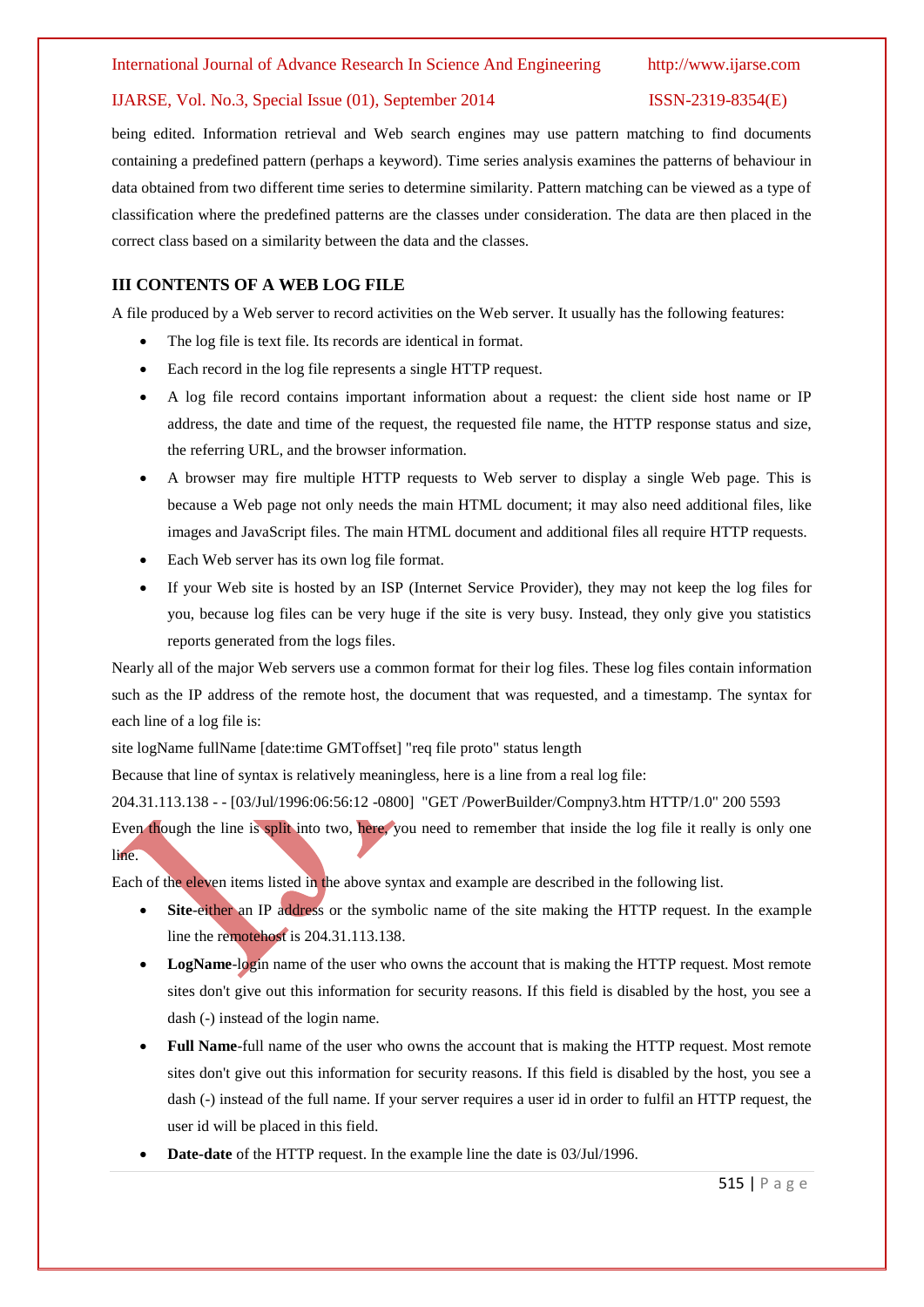# IJARSE, Vol. No.3, Special Issue (01), September 2014 ISSN-2319-8354(E)

- **Time-time** of the HTTP request. The time will be presented in 24-hour format. In the example line the time is 06:56:12.
- **GMToffset**-signed offset from Greenwich Mean Time. GMT is the international time reference. In the example line the offset is -0800, eight hours earlier than GMT.
- **Req-HTTP** command. For WWW page requests, this field will always start with the GET command. In the example line the request is GET.
- **File-path** and filename of the requested file. In the example line the file is /PowerBuilder/Compny3.htm. There are three types of path/filename combinations.

# **IV TYPES OF LOG ANALYZER TOOLS**

There are a lot of Web log analysis tools out there, and many are free. This is a list of some of the best free log analysis and Web analytics tools available.

### **4.1Web Log Expert**

WebLog Expert is a fast and powerful access log analyzer. It will give you information about your site's visitors: activity statistics, accessed files, paths through the site, information about referring pages, search engines, browsers, operating systems, and more. The program produces easy-to-read reports that include both text information (tables) and charts. View the WebLog Expert [sample report](http://www.weblogexpert.com/sample/index.htm) to get the general idea of the variety of information about your site's usage it can provide.The log analyzer can create report in HTML, PDF and CSV formats. It also includes a web server that support[sdynamic HTML reports.](http://demo.weblogexpert.com/Login.aspx?ReturnUrl=/Report.aspx?id=1&username=demo&password=demo)

WebLog Expert can analyze logs of Apache and IIS web servers. It can even read GZ and ZIP compressed log files so you won't need to unpack them manually.The program features intuitive interface. Built-in wizards will help you quickly and easily create a profile for your site and analyze it.

### **4**.**2 [Deep Log Analyzer](http://www.deep-software.com/)**

Deep Log Analyzer is the best free Web analytics software I've found. It is a local log analysis tool that works on your site logs without requiring any codes or bugs on your site. It's not as fancy as Google Analytics, but it does offer a few extra features. Plus, if you need more features, there is a paid version you can upgrade to. Advanced and affordable web analytics solution for small and medium size websites. We can analyze web site visitors' behavior and get complete website usage statistics in several easy steps. With our website statistics and web analytics software you will know exactly where your customers came from, how they moved through your site and where they left it. This comprehensiveknowledge will help you to attract more visitors to your site and convert them to satisfied customers.

# **4.[3Google Analytics](http://www.google.com/analytics/)**

Google Analytics is one of the best free Web log analysis tools available. There are a few reports that are not included, but the graphs and well-defined reports make it very nice. Some people don't like giving a large corporation like Google such direct access to their site metrics. And other people don't like needing a bug placed on the Web pages in order to track them.

# **[4.4AWStats](http://awstats.sourceforge.net/)**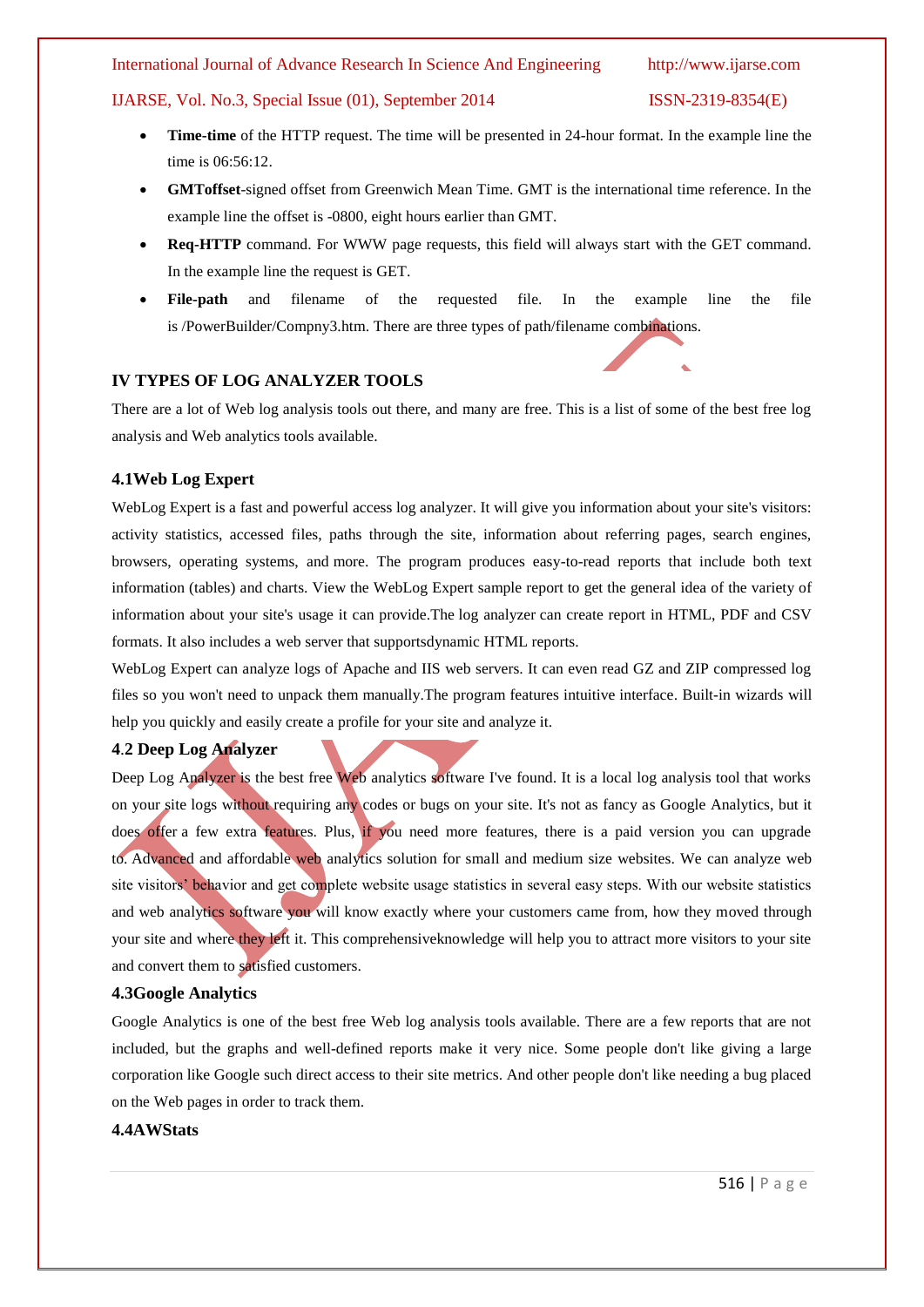AWStats is a featureful tool that generates advanced web, streaming, ftp or mail server statistics, graphically. This log analyzer works as a CGI or from command line and shows you all possible information your log contains, in few graphical web pages. It uses a partial information file to be able to process large log files, often and quickly. It can analyze log files from all major server tools like Apache log files (NCSA combined/XLF/ELF log format or common/CLF log format), WebStar, IIS (W3C log format) and a lot of other web, proxy, wap, streaming servers,mail servers and some ftp servers.AWStats is a free software distributed under theGNU General Public License. You can have a look at this license chart to know what you can/can't do.As AWStats works from the command line but also as a CGI, it can work with all web hosting providers which allow Perl, CGI and log access.

### **4.5 [W3Perl](http://www.w3perl.com/)**

W3Perl is a CGI based free Web analytics tool. It offers the ability to use a page bug to track page data without looking at log files or the ability to read the log files and report across them.

### **4.6 [Power Phlogger](http://pphlogger.phpee.com/)**

Power Phlogger is a free Web analytics tool that you can offer to other users on your site. This tool uses PHP to track information. But it can be slow.Powerphlogger is a complete counter hosting tool. It lets you offers counter service to others from your site. It's built on PHP and requires a MySQL server. Your members don't need any PHP support on their webserver. They just pass the required data through JavaScript to PPhlogger that is hosted on the server.

# **4.7 [BBClone](http://bbclone.de/)**

BBClone is a PHP based Web analytics tool or Web counter for your Web page. It provides information about the last visitors to your site tracking things like: IP address, OS, browser, referring URL and more.

# **4.8 [Visitors](http://www.hping.org/visitors/)**

Visitors is a command line free log analysis tool. It can generate both HTML and text reports by simply running the tool over your log file. One interesting feature is the real time streaming data you can set up.Visitors is a very fast web log analyzer for Linux, **Windows**, and other Unix-like operating systems. It takes as input a web server log file, and outputs statistics in form of different reports. The design principles are very different compared to other **software** of the same type.

# **4.9 [Webalizer](http://www.mrunix.net/webalizer/)**

Webalizer is a nice little free Web log analysis tool that is easily ported to many different systems. It comes with several different languages for reports and a bunch of stats to report on. *The Webalizer* is a fast, free **web** server log file analysis program. It produces highly detailed, easily configurable usage reports in HTML format, for viewing with a standard web browser.

### **4.10 [Analog](http://www.analog.cx/)**

Analog is a widely used free Web log analysis tool. It works on any Web server and is fairly easy to install and run if you understand how your server is administered. It has a lot of good reports and with another cool can be made even prettier.

# **[4.11RealTrackerPersonal](http://www.realtracker.com/personal/other-free-website-statistics.asp)**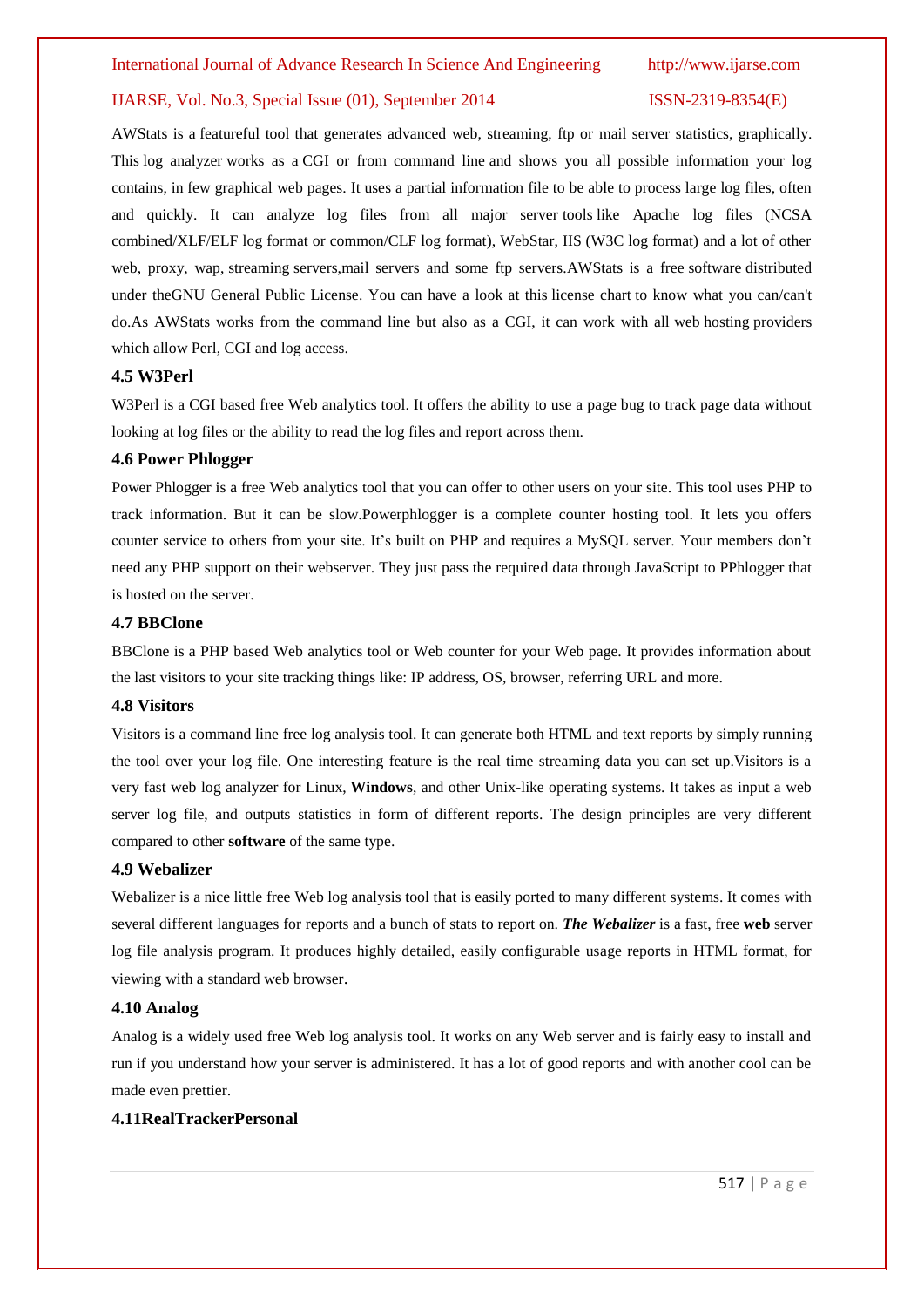RealTracker uses a code that is placed on your Web pages to track your pages, similar to Google Analytics. It offers a bunch of different reports but the real benefit to this tool is that it's easy to add toyour pages andeasy to read the results. And if you need more features, you can upgrade to the professional or enterprise versions.

# **4.12 [Webtrax](http://www.multicians.org/thvv/webtrax-help.html)**

Webtrax is a free Web analytics tool that is very customizable, but not as well programmed as it could be. The author admits that there are some issues, and it doesn't appear to be under active support at this time. But it does support a number of reports and proides good information from your log files.Webtrax is a log file analysis program for NCSA web server logs. It works best on logs that include the "referrer"and "browser"info, such as the "NCSA Combined Format." Webtrax reads a web server's log file and produces up to twenty different graphical and tabular reports of hits, and the activities of individual site visitors, including what pages they viewed and for how long.Webtrax's output is extremely customizable.

# **4.13 [Dailystats](http://www.perlfect.com/freescripts/dailystats/)**

Dailystats is a free Web analysis program that is not intended to be your complete analytics package. Instead, Dailystats wants to give you a small sub-set of statistics that are useful for reviewing on a regular basis - such as daily. It provides information on entry pages, pageviews of each page, and referrer log analysis.

# **4.14 [Relax](http://ktmatu.com/software/relax/)**

Relax is a free Web analytics tool that tells you just who is referring people to your site. It looks at search engines and search key words as well as specific referral URLs to give you precise information on who is sending customers to your site. It's not a complete analytics package, but it works well for referral information.

### **4.15 [Piwik](http://piwik.org/)**

Piwik is an open source alternative to Google Analytics. It is very flashy with an Ajax or Web 2.0 feel to it. One of the nicest features is that you can build your own widgets to track whatever data you want to track. It runs on your PHP Web server, and requires that you have PHP PDO installed already. But if you have that it's fairly easy to install and get up and running.

### **4.16 [StatCounter](http://statcounter.com/)**

StatCounter is a Web analytics tool that uses a small script that you place on each page. It can also work as a counter and display the count right on your page. The free version only counts the last 100 visitors, then it resets and starts the count over again. But within that limitation, it provides a lot of stats and reports.

### **4.17 [SiteMeter](http://www.sitemeter.com/)**

The free version of SiteMeter offers a lot of good stats and reports for your site. It only provides information on the first 100 visitors, and then after that it resets and starts over. But if you need more information than that, you can upgrade to the paid version of SiteMeter. Like other non-hosted analytics tools, SiteMeter works by inserting a script on every page of your site. This gives you real-time traffic but some people are concerned about privacy implications.

# **4.18 [MyBlogLog](http://www.mybloglog.com/)**

MyBlogLog is a tool with many different features. The analytics are not very robust, but they are not intended to be. In fact, the goal of the MyBlogLog analytics is to provide you with information about where your visitors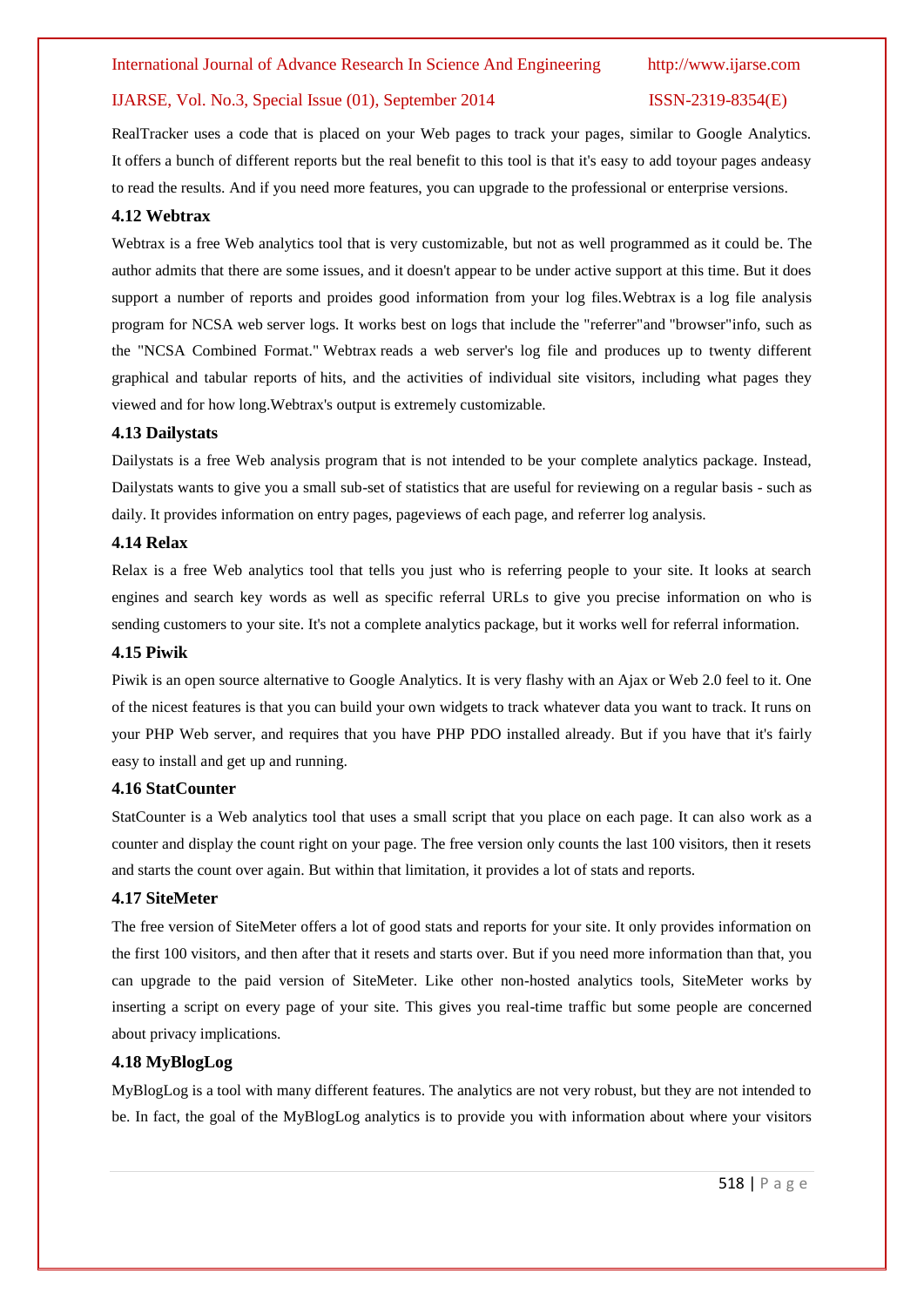# IJARSE, Vol. No.3, Special Issue (01), September 2014 ISSN-2319-8354(E)

are going when they leave your site. This can help you to improve your site so they don't leave as quickly. I wouldn't recommend MyBlogLog as your only analytics tool, but it does a good job on the stats it provides.

### **4.19 WebLog Expert Lite**

WebLog Expert Lite is a free Apache and IIS log analyzer, light-weight version of WebLog Expert. It allows you to quickly and easily analyze your log files and get information about your site's visitors: activity statistics, what files visitors accessed information about referring pages, search engines, browsers, operating systems, and more.

# **V TYPES OF LOG FILES**

Traditionally there are four types of server logs: Transfer Log, Agent Log, Error Log and Referrer Log [6]. The Transfer and the Agent Log are said to be standard whereas the error and referrer log are considered optional as they may not be turned on. Every log entry records the traversal from one page to another, storing user IP number and all the related information**.**  There are three types of log files:

### **5.1 Shared Log Files**

For SQL Serverdatabases, the defaults are session log files created in tempdb. Each user owns two tables: SDE\_logfiles and SDE\_logfile\_data. Shared log files are created the first time a user's selection exceeds the required threshold (100 features in ArcGIS). If you use shared log files, remember:

- Users require CREATE TABLE permission.
- If permissions are insufficient, selections cannot be made.
- Log files are not checked on connection.
- 5.2. Session log files

Session log files are dedicated to a single connection, not a database user. You can arrange for a pool of session log files to be shared among users, and gsrvrs can also create their own session log files on the fly. As mentioned in the previous section, session log files are the default for SQL Server databases.



Using session log files dramatically reduces contention for log files, since a single connection is using the log file. Similarly, since only one connection is using the log file, the table will not grow as large as it would when dozens or hundreds of connections are using the same log file.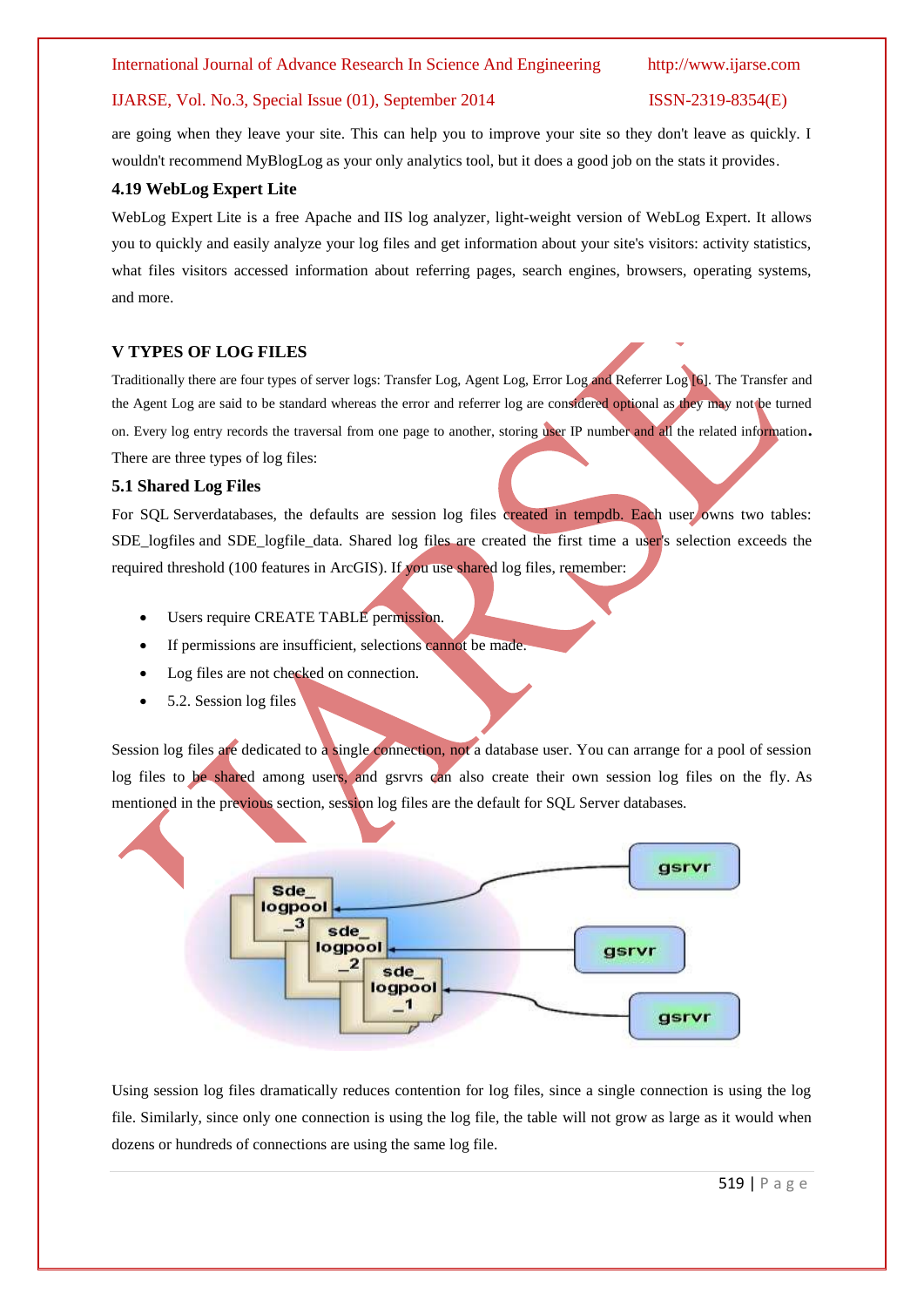# IJARSE, Vol. No.3, Special Issue (01), September 2014 ISSN-2319-8354(E)

And finally, some delete optimizations can be made in special circumstances. If only one log file is open, the log file table can be truncated rather than deleted. Truncating a table is orders of magnitude faster than deleting.

# **5.2 Stand-alone log files**

Stand-alone log files are useful in several situations. The advantage of this log file configuration is that it can always be truncated and will never grow beyond the size of a single selection set. Of course, there has to be a user configurable limit on how many of these stand-alone log files can be created by a connection. For example, if 100 users are creating selection sets on 50-layer maps, an unrestricted growth of stand-alone log files would result in 5000 log file tables being created. To avoid this, set the MAXSTANDALONELOGFILE parameter appropriately.

# **Log Types based on network traffic**

| Log Type            | Description                                                                                       |  |  |
|---------------------|---------------------------------------------------------------------------------------------------|--|--|
| Traffic             | The traffic logs records all traffic to and through the FortiGate interface. Different categories |  |  |
|                     | monitor different kinds of traffic, whether it be external, internal, or multicast.               |  |  |
| Event               | The event logs record management and activity events within the device in particular areas:       |  |  |
|                     | System, Router, VPN, User, WAN, and WiFi. For example, when an administrator logs in or           |  |  |
|                     | logs out of the web-based manager, it is logged both in System and in User events.                |  |  |
| Antivirus           | The antivirus log records virus incidents in Web, FTP, and email traffic.                         |  |  |
| Web Filter          | The web filter log records HTTP Fort iGATE log rating errors including web content                |  |  |
|                     | blocking actions that the Fort iGATE unit performs.                                               |  |  |
| Intrusion           | The intrusion log records attacks that are detected and prevented by the FortiGate unit.          |  |  |
| <b>Email Filter</b> | The email filter log records blocking of email address patterns and content in SMTP, IMAP,        |  |  |
|                     | and POP3 traffic                                                                                  |  |  |
| Vulnerability       | The Vulnerability Scan (Netscan) log records vulnerabilities found during the scanning of the     |  |  |
| Scan                | network.                                                                                          |  |  |
| Data Leak           | The Data Leak Prevention log records log data that is considered sensitive and that should        |  |  |
| Prevention          | not be made public. This log also records data that a company does not want entering their        |  |  |
|                     | network.                                                                                          |  |  |
| VoIP                | The VoIP log records VoIP traffic and messages. It only appears if VoIP is enabled on the         |  |  |
|                     | Administrator Settings page.                                                                      |  |  |

# **VI RESULTS AND INTERPRETATIONS**

In this study, we have analyzed thesample log files of Web server of with the help of weblog Expert analyzer tool. The sample log files consists the data fora month. In thisduration log files have stored 200MB data and we have got 26.4 MB data after preprocessing. We have determined different types of errors that occurred in web surfing. Statistics about hits, page views, visitors and bandwidth are shown below.Log analyzer tools are required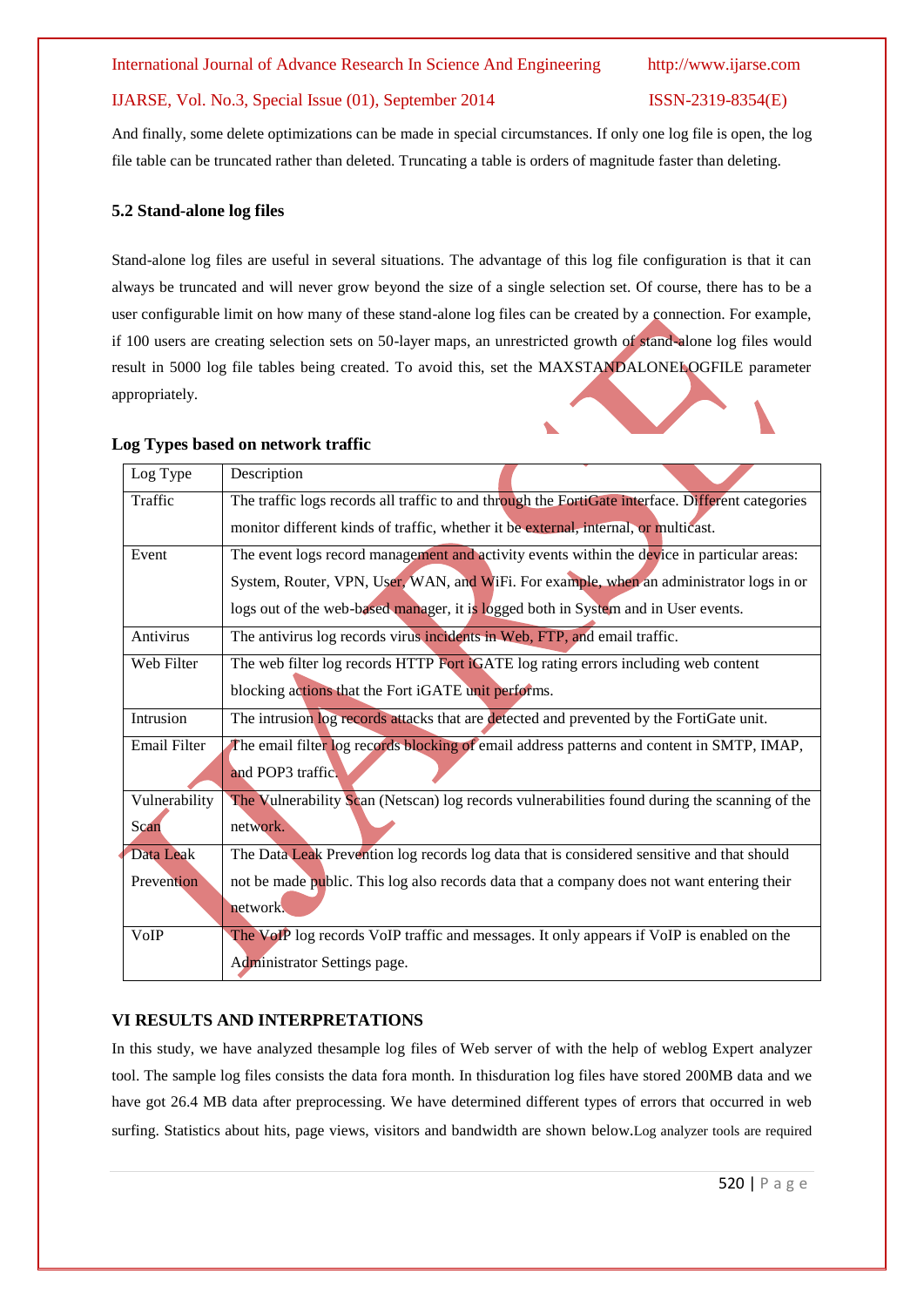# IJARSE, Vol. No.3, Special Issue (01), September 2014 ISSN-2319-8354(E)

as they help extensively in analyzing the information about visitors, top errors which can be utilized by system administrator and web designer to increase the effectiveness of the web site.

**General Statistics**: In this section we get general information pertaining to the website like how many times the website was hit, an average of hits in a day, page views, bandwidth etc. It enlists all the general information which one should know related to a website.

### **Summary of Result**

**Hits**

| <b>Total Hits</b>                     | 1,891,700 |                                |
|---------------------------------------|-----------|--------------------------------|
| <b>Visitor Hits</b>                   | 1,891,700 |                                |
| Spider Hits                           | $\Omega$  |                                |
| Average Hits per Day                  | 67,560    |                                |
| Average Hits per Visitor              | 11.62     |                                |
| <b>Requests</b>                       |           |                                |
| <b>Cached Requests</b>                | 132,627   |                                |
| <b>Failed Requests</b>                | 10,966    |                                |
| <b>Views</b>                          |           |                                |
| <b>Total Page Views</b>               | 613,115   |                                |
| Average Page Views per Day            | 21,896    |                                |
| Average Page Views per Visitor        | 3.77      |                                |
| <b>Visitors</b>                       |           |                                |
| <b>Total Visitors</b>                 | 162,754   |                                |
| Average Visitors per Day              | 5,812     |                                |
| <b>Bandwidth</b>                      |           |                                |
| <b>Total Bandwidth</b>                | 36.04GB   |                                |
| Visitor Bandwidth                     | 36.04GB   |                                |
| Spider Bandwidth<br>0GB               |           |                                |
| Average Bandwidth per Day1.29GB       |           |                                |
| Average Bandwidth per Hit19.98GB      |           |                                |
| Average Bandwidth per Visitor232.18GB |           |                                |
| <b>Activity Statistics</b>            |           |                                |
| <b>Activity by Hour of Day</b>        |           | <b>Activity by Day of Week</b> |





521 | P a g e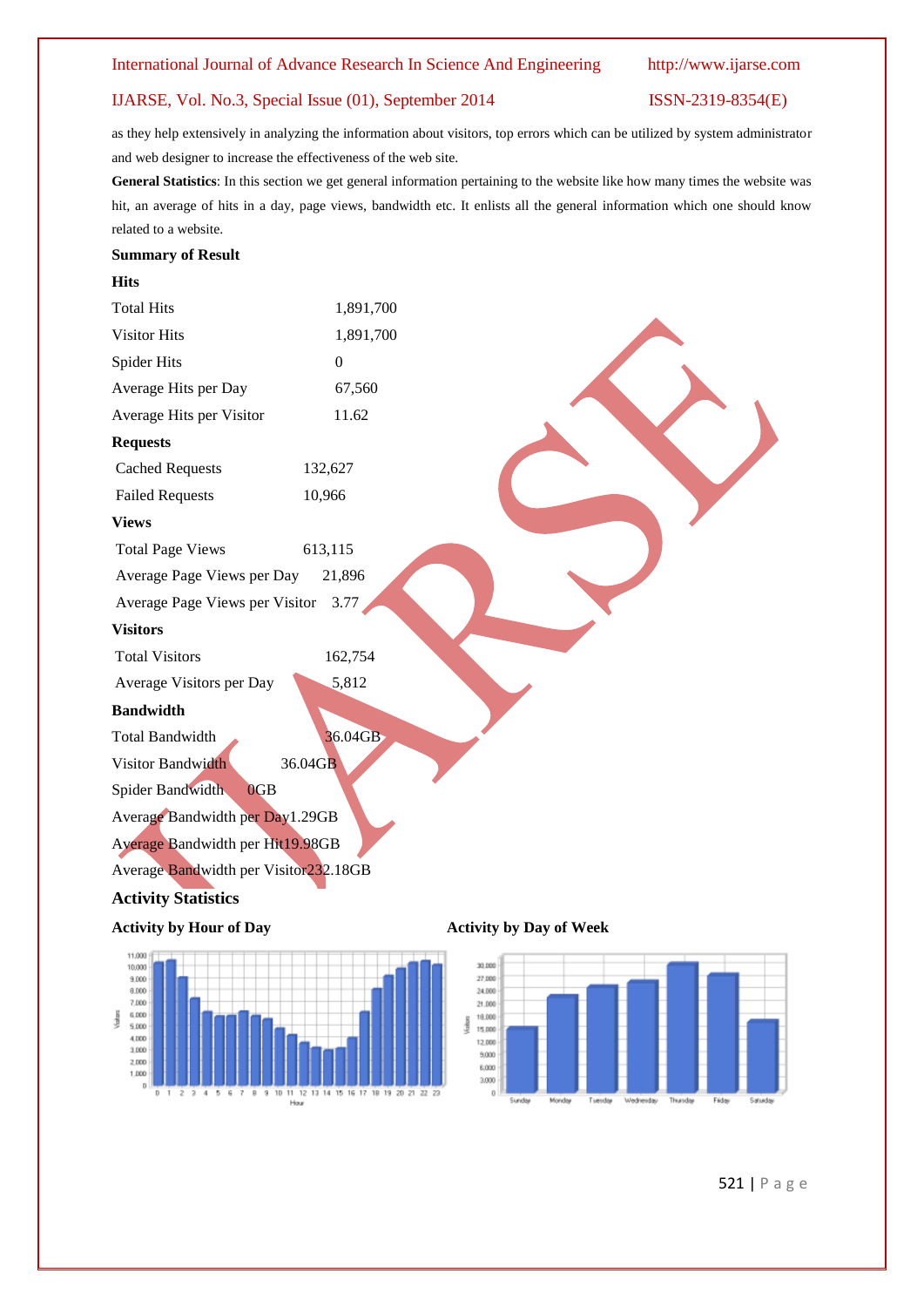**Most Popular Pages Most Downloaded Files** 

IJARSE, Vol. No.3, Special Issue (01), September 2014 ISSN-2319-8354(E)

# **Access statistics**

### Abdile/continue/ Acc kini /shuttle/hissions/nissions.html /shuttle/countdown/liftoft.html Intiffeduction/Test/ansigned.html /shuttle/niccions/sts-71/mages/mages.html /shuttle/nissigns/sts-7D/mission-sts-70.html /history/apollo/apollo.html /history/apollo/apollo-13/apollo-13.html ī s mn 12000 24,000 anim asom 18000 Visions







**Most Requested Images Most Requested Directories** 





522 | P a g e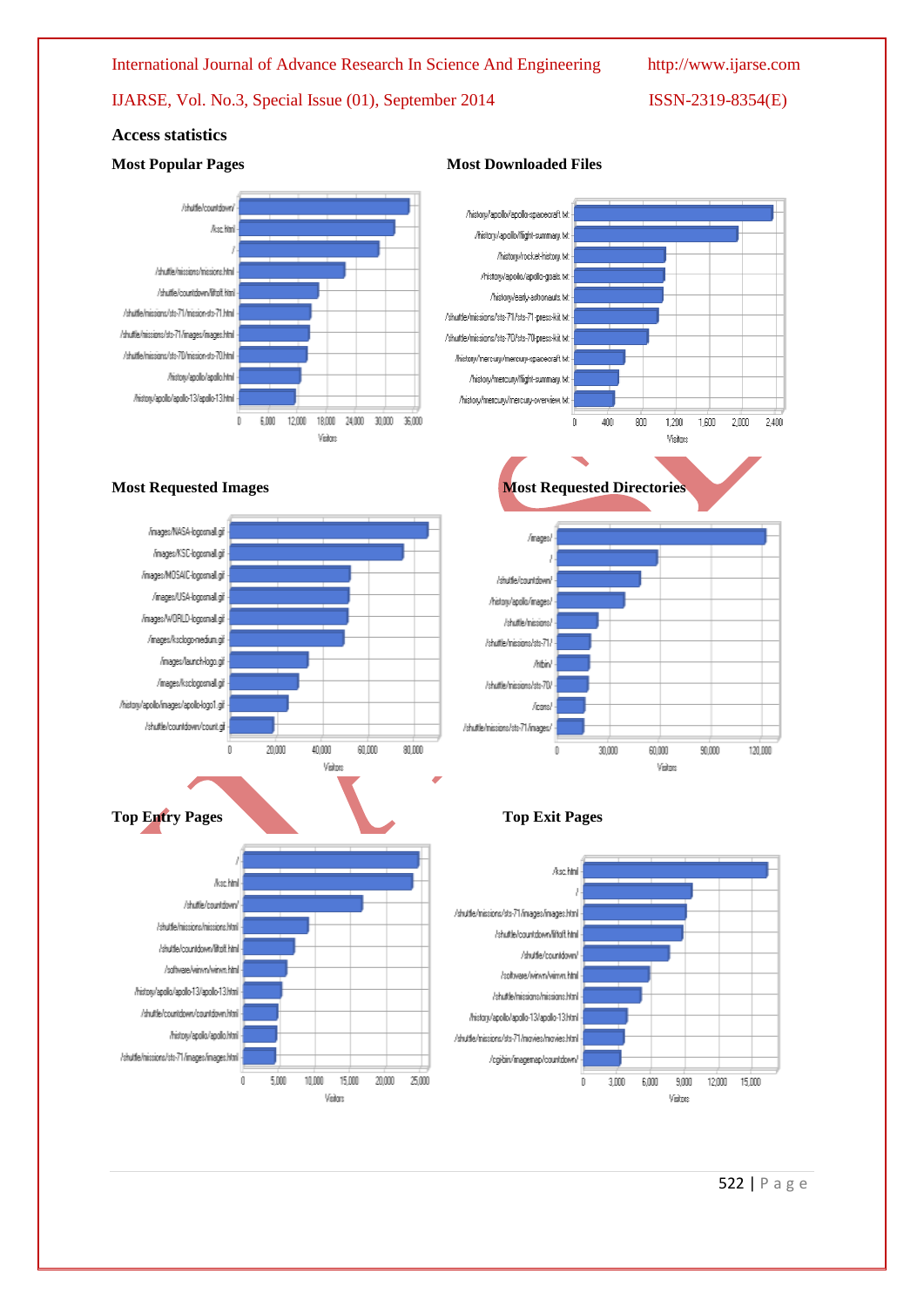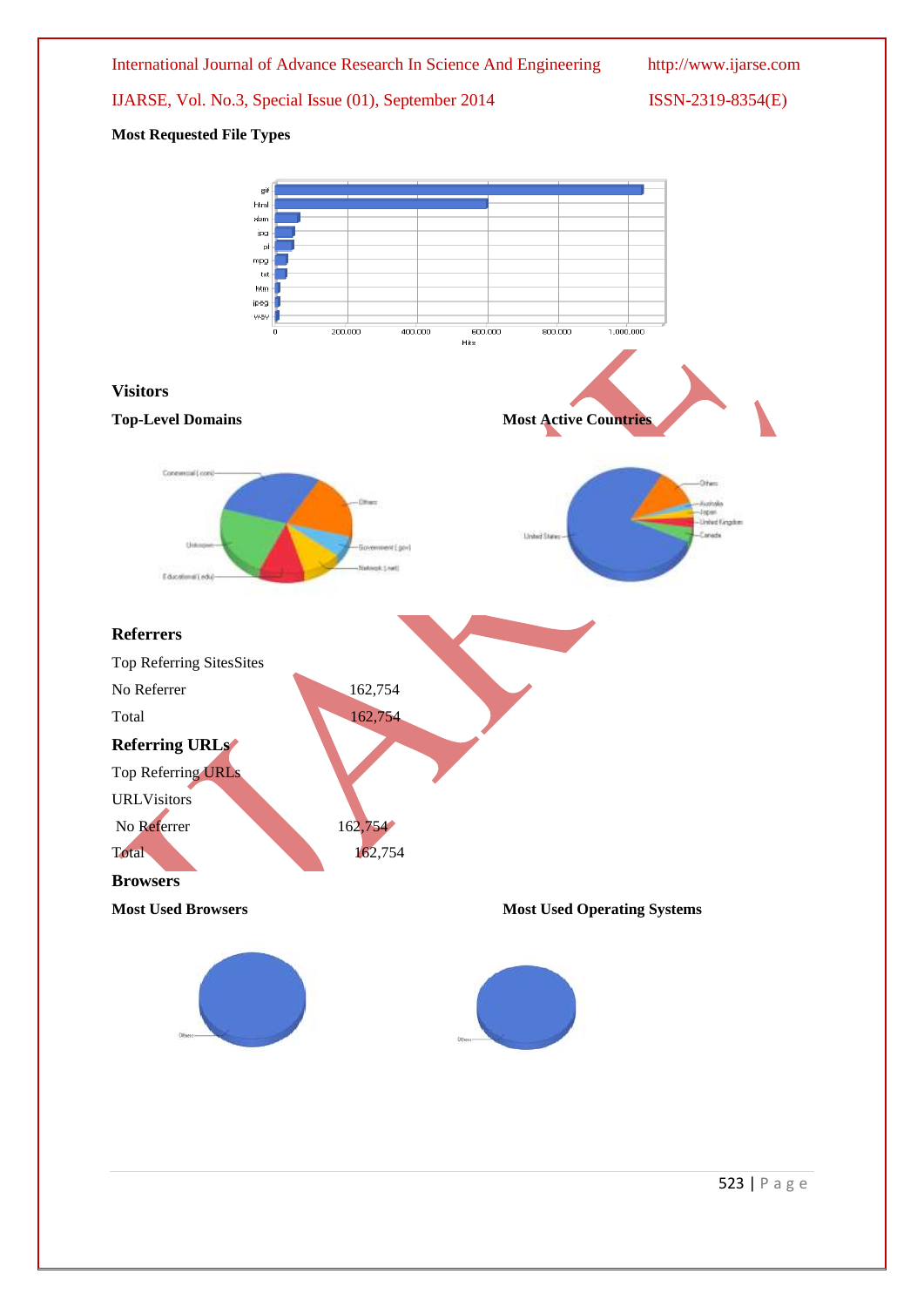# IJARSE, Vol. No.3, Special Issue (01), September 2014 ISSN-2319-8354(E)

# **Device Types** Error Types





# **VII CONCLUSION**

An important research area in Web mining is Web usage mining which focuses on the discovery of interesting patterns in the browsing and navigation data of Web users. In order to make a website popular among its visitors, System administrator and web designer should try to increase its effectiveness because web pages are one of the most important advertisement tools in international market for business. The obtained results of the study can be used by system administrator or web designer and can arrange their system by determining occurred system errors, corrupted and broken links. In this study, analysis of web server log files of Web Log Expert Log Analyzer tool.One important use of patterns is to summarize data, since the pattern collections together with the quality values of the patterns can be considered as summaries of the data. This paper presents an overview of Log files, Content of a Log files and variety of log files etc. Web Log Analyzer tools are a part of Web Analytics Software.They take a log file as an input, analyze it and generate results. Web Log Expert was taken to analyze the web logs of the website as it provided extensive features that too in the free edition. The results were examined and are being tried to incorporate in the website of the user. Such log analyzer tools should be widely used as they help a lot in understanding the customer behavior to the analysts.

# **REFERENCES**

1] "Mining the Web- Discovering knowledge from Hypertext data" by [SoumenChakrabarti,](http://www.amazon.com/s/ref=rdr_kindle_ext_aut?_encoding=UTF8&index=books&field-author=Soumen%20Chakrabarti) Morgan Kaufmann Publishers.

2] [http://www.herongyang.com/Windows/Web-Log-File-IIS-Apache-Sample.html.](http://www.herongyang.com/Windows/Web-Log-File-IIS-Apache-Sample.html)

3]"Identifying User Behavior by Analyzing Web Server Access Log File" byK. R. Suneetha, Dr. R. Krishnamoorthi, International Journal of Computer Science and Network Security, VOL.9 No.4, April 2009pp 327-333.

4] "An Overview of Preprocessing on Web Log Data for Web Usage Analysis"by Naga Lakshmi, Raja SekharaRao , Sai Satyanarayana ReddyInternational Journal of Innovative Technology and Exploring Engineering ISSN: 2278-3075, Volume-2, Issue-4, March 2013. Pp 274-279